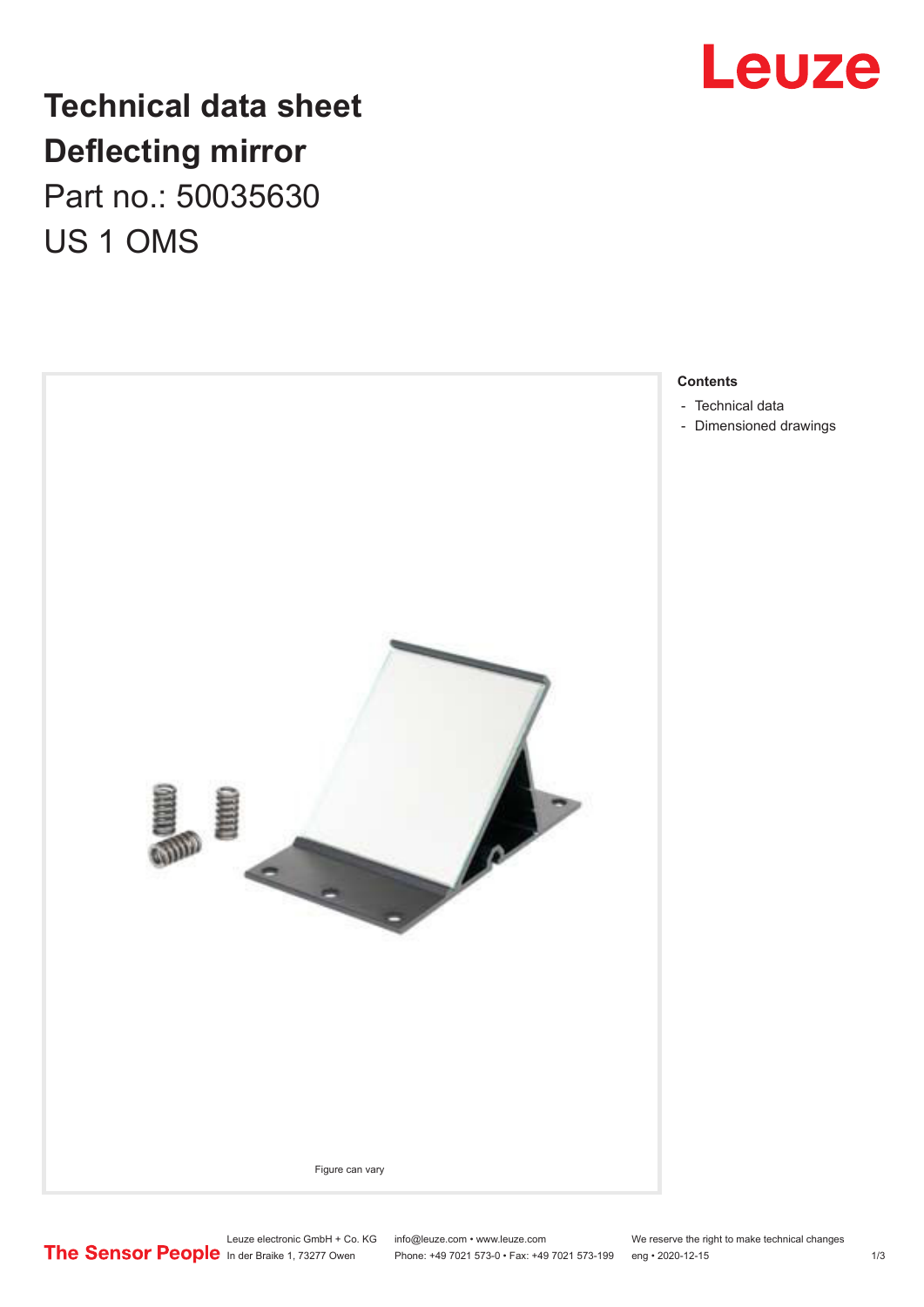### <span id="page-1-0"></span>**Technical data**

# Leuze

#### **Basic data**

| Type, columns and mirrors | Deflecting mirror        |
|---------------------------|--------------------------|
| <b>Mechanical data</b>    |                          |
| Dimension (W x H x L)     | 80 mm x 76.5 mm x 145 mm |
| <b>Housing material</b>   | Metal                    |
| <b>Housing color</b>      | <b>Black</b>             |
| <b>Type of fastening</b>  | Screw type               |

#### **Classification**

| <b>Customs tariff number</b> | 70099200 |
|------------------------------|----------|
| eCl@ss 5.1.4                 | 27279207 |
| eCl@ss 8.0                   | 27279207 |
| eCl@ss 9.0                   | 27273605 |
| eCl@ss 10.0                  | 27273605 |
| eCl@ss 11.0                  | 27273605 |
| <b>ETIM 5.0</b>              | EC002467 |
| <b>ETIM 6.0</b>              | EC002467 |
| <b>ETIM 7.0</b>              | EC002467 |
|                              |          |